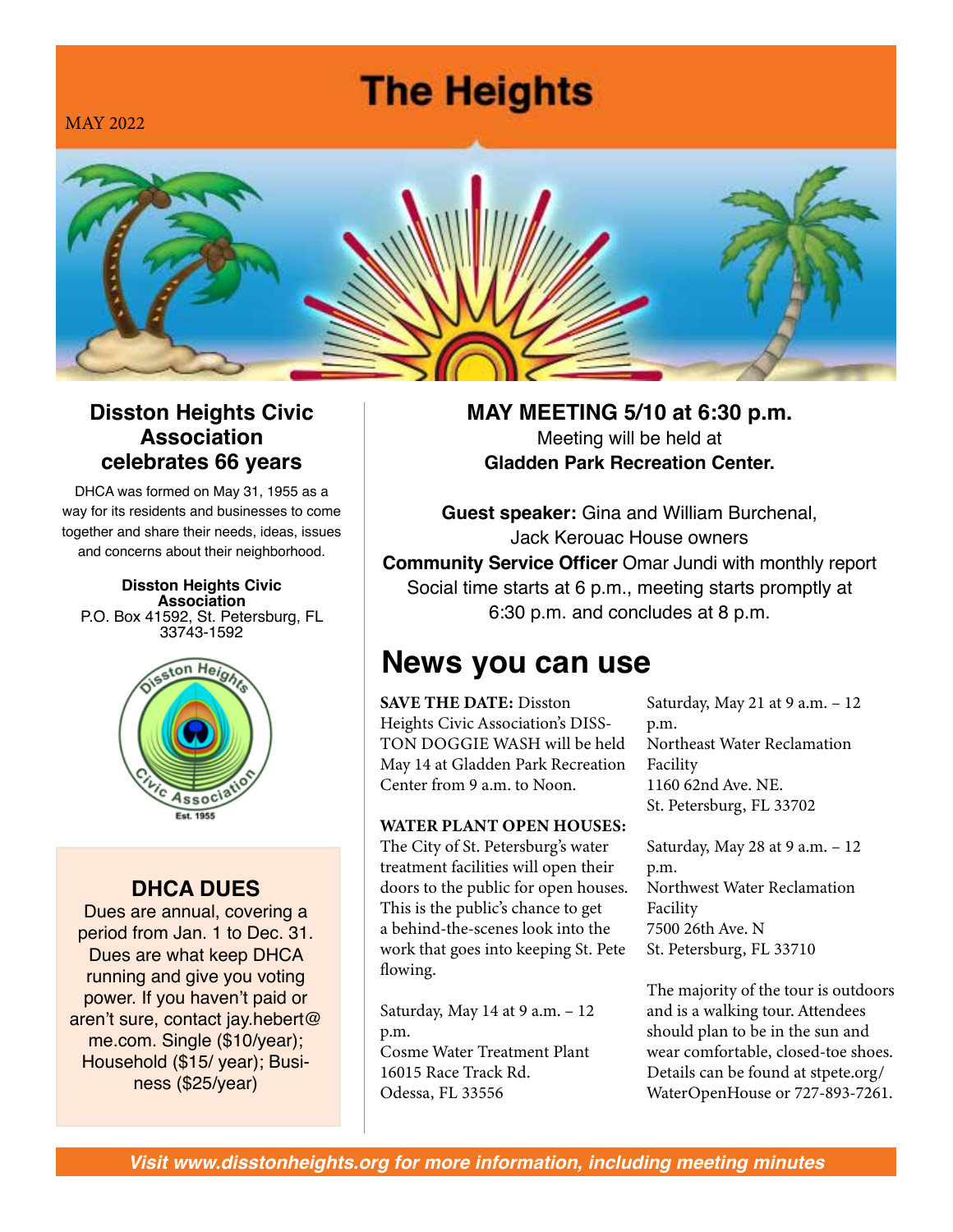# **The Heights**

MAY 2022

## **Crime report**

04-03-2022 to 05-01-2022

Ten vehicle burglaries and Four residential burglaries were reported. Vehicle burglaries 1- The arrested came down the stairs and

reached into the open front passenger side window and hit the victim with an unknown onefoot long, rusting metal object.

Residential burglaries 1- The victim was sleeping in the residence when the burglary took place. He noticed his Nintendo Switch, PS4 gaming console, XBox 1 gaming console, and his wallet were missing from the residence.

2- Attempted residential burglary where it appears the suspect attempted to open the Northeast window to the residence. 3-The unknown sus-

pect entered the victim's fenced backyard and took various items from the patio/yard of the victim. 4- The unknown suspect entered a residence through the open vehicle entry door of the attached garage an removed property.

### **Codes report**

Cases by type Property maintenance 57 Civil citation - yard parking 35 Civil citation - dom. Eq 29 Permit(s) 23 Civil citation 12 Civil citation - jtd 11

Civil citation - com. Eq 7 Civil citation - garbage cont. 7 Civil citation - alleys 7 Civil citation- inop motor veh 7 N-team assistance 5 Overgrowth 5 Zoning violations 5 Civil citation - signs 2 Vacant and boarded structures 2

Expired permit(s) 1 Civil citation - rent 1 Unsafe structures 1 Civil citation - mosquito 1 Demo/city/normal process 1 Short term rental 1

Total: 220

# **S** COMPAS



Karen Brown Real Estate Advisor 786.382.6415 Karen.Brown@compass.com



#### Choosing a realtor is an important decision.

Interview muiltiple agents to find the best fit for you.

#### Your Full Service Agent

- List for the right price
- Comprehensive marketing
- Guiding though the process
- Manage time for closing
- Keeping you informed
- Utilizing agent network
- All professional photography

It's my job to clearly and patiently work with you to sell your home. As a resident of Disston Heights, I love my community and am thrilled to serve it. The housing market in Pinellas County is in high demand and you need an agent by your side to navigate it.

Not intended to solicit currently listed property. © Compass Florida, LLC. Equal Housing Opportunity. All information furnished regarding property for sale or rent or regarding financing is from sources<br>deemed reliable, bu conditions, and withdrawal of the property from the market, without notice.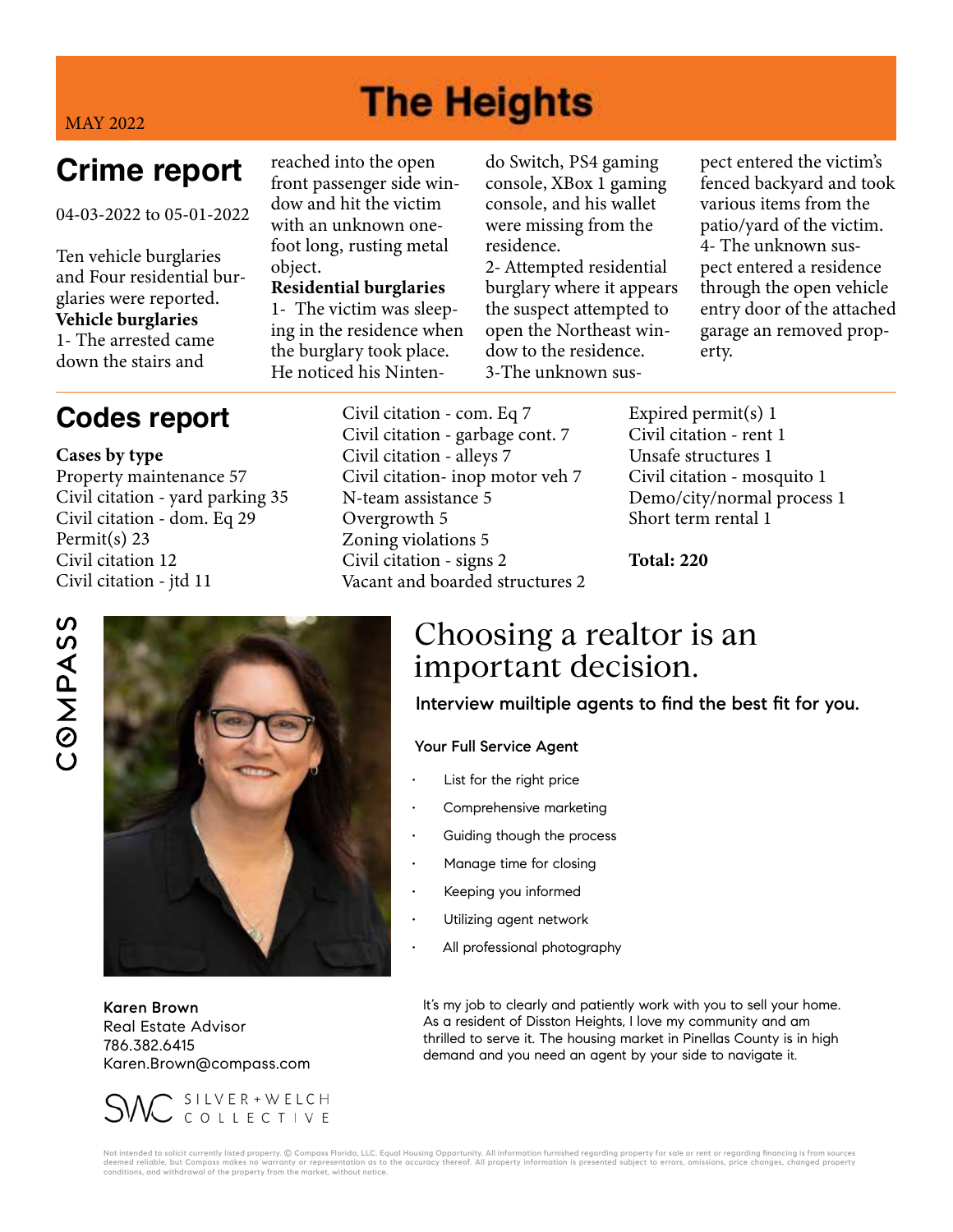# **The Heights**

**Contact the community service officer**  Email: district3cso@stpete.org

**Find DHCA Board info and Bylaws online** www.disstonheights.org

**Connect with us**  facebook.com/dhcastpete



# Christ Lutheran Church

3451 30th Avenue North St. Petersburg, FL 33713 727-526-3265 www.christstpete.org Sunday Worship Service 10 am Youth & Adult Classes 9 am







Activities & Opportunities

Sunday:

9 AM Youth & Adult Bible Study

10 AM Worship Service with **Holy Communion** 

Coffee Fellowship following service

#### MAY 2022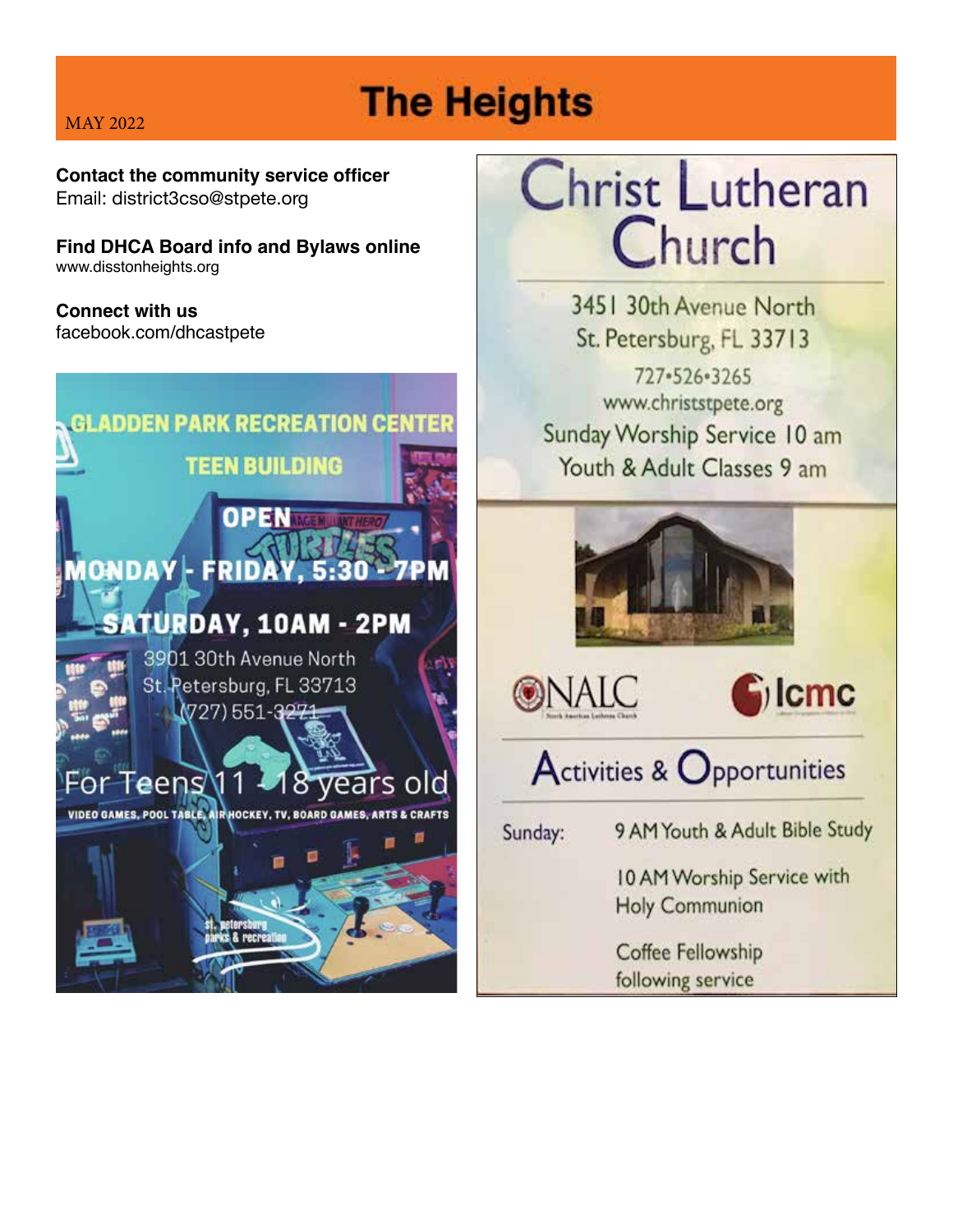

# OF REAL ESTATE





## WWW.BARRYROTHSTEIN.COM 727.365.4725 BARRYROTHSTEINREALTOR@GMAIL.COM

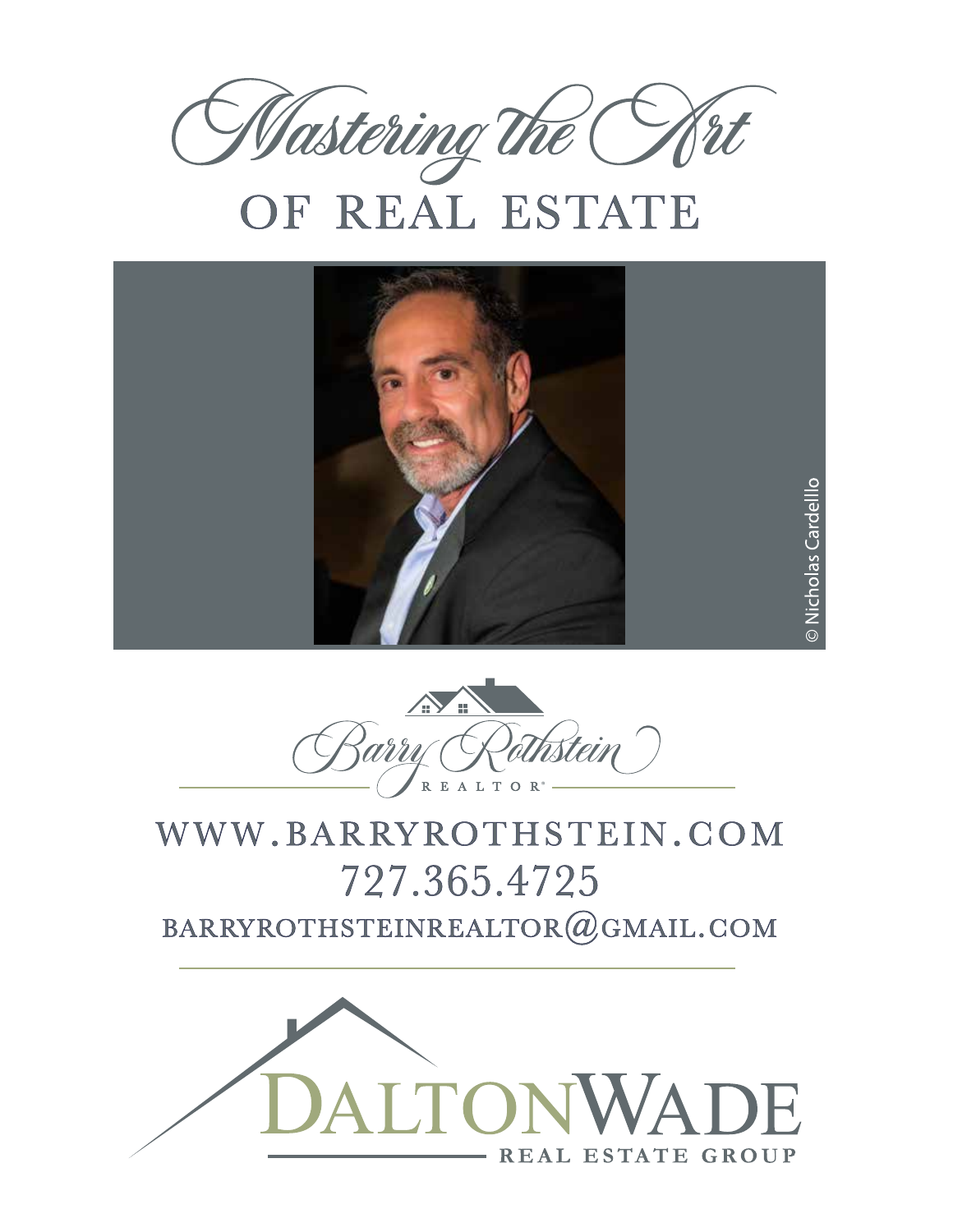

Google Play and the Google Play logo are trademarks of Google Inc. Apple, the Apple logo, and iPhone are trademarks of Apple Inc., registered in the U.S.<br>and other countries, App Store is a service mark of Apple Inc., regi W2211\_BenefisionMal\_LC\_NalPlace\_060310 /4

#### Michellene Young, Independent Associate MichelleneWithLegalShield@gmail.com 727-239-2327



fDSheld is a product of Pre-Part Legal Services, Inc. drib/s LegalSheld ["LegalSheld"]. LegalSheld provides access to identity theft protection and restoration services. For complete betms, coverage and condition, piesde s

Apple and the Apple logo are trademarks of Apple Inc., registered in the U.S. and other countries. App Store is a service mark of Apple Inc., registered in the U.S. and other countries.<br>Google Play and the Google Play logo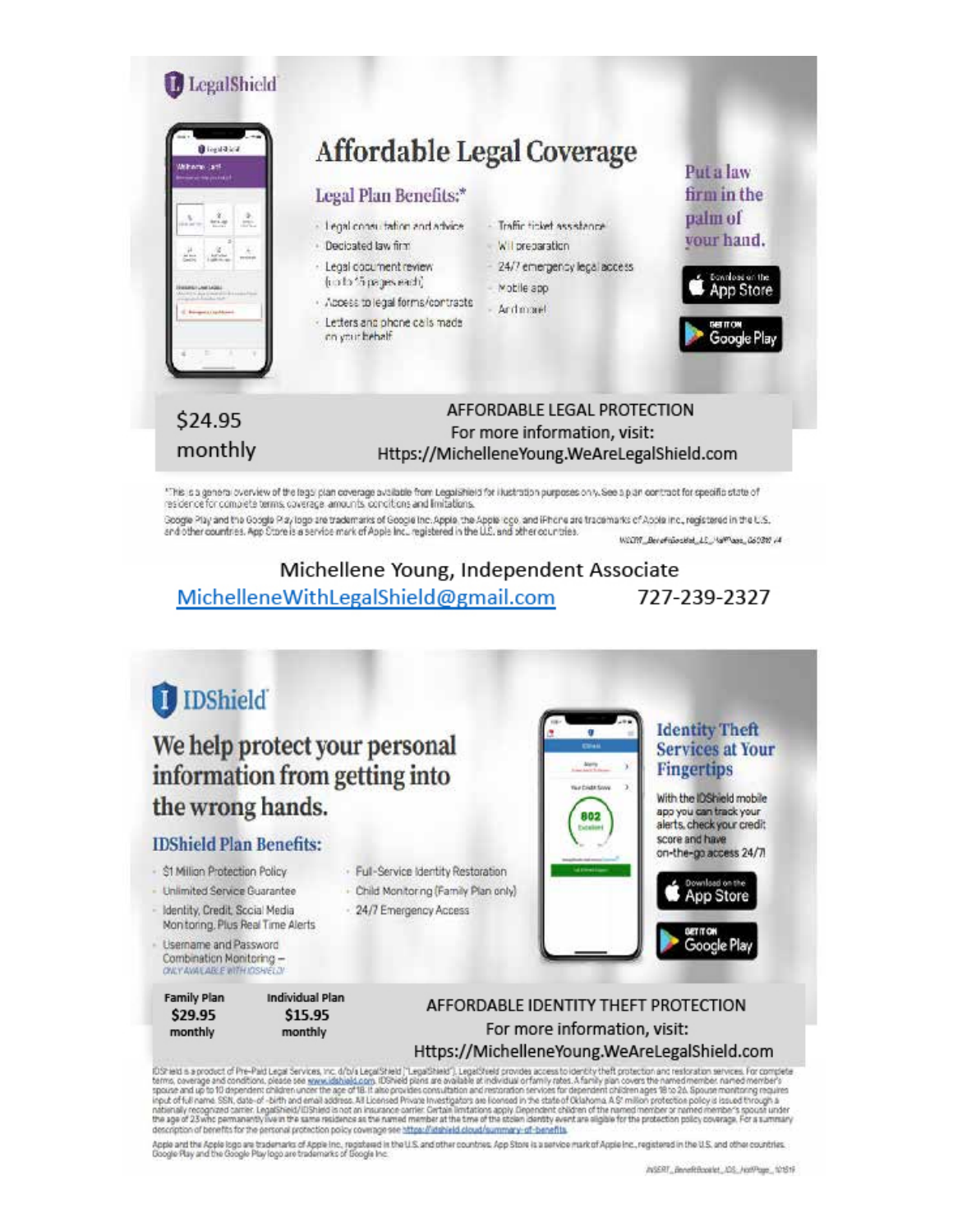

# SHIFT YOUR SPENDING<br>For a stronger local economy, shop, dine and live local.

For a stronger local economy, shop, dine and live local. Every dollar matters.



If every family in the Tampa Bay region spent even just \$10/month with a local business, almost \$90 million would be returned to our communities.

Learn more @ LocalShops1.com/Why Learn more @ LocalShops1.com/Why

**SHOP LOCAL 24/7** 



BuyLocalTampaBay.com **buylocaltampabay.com**